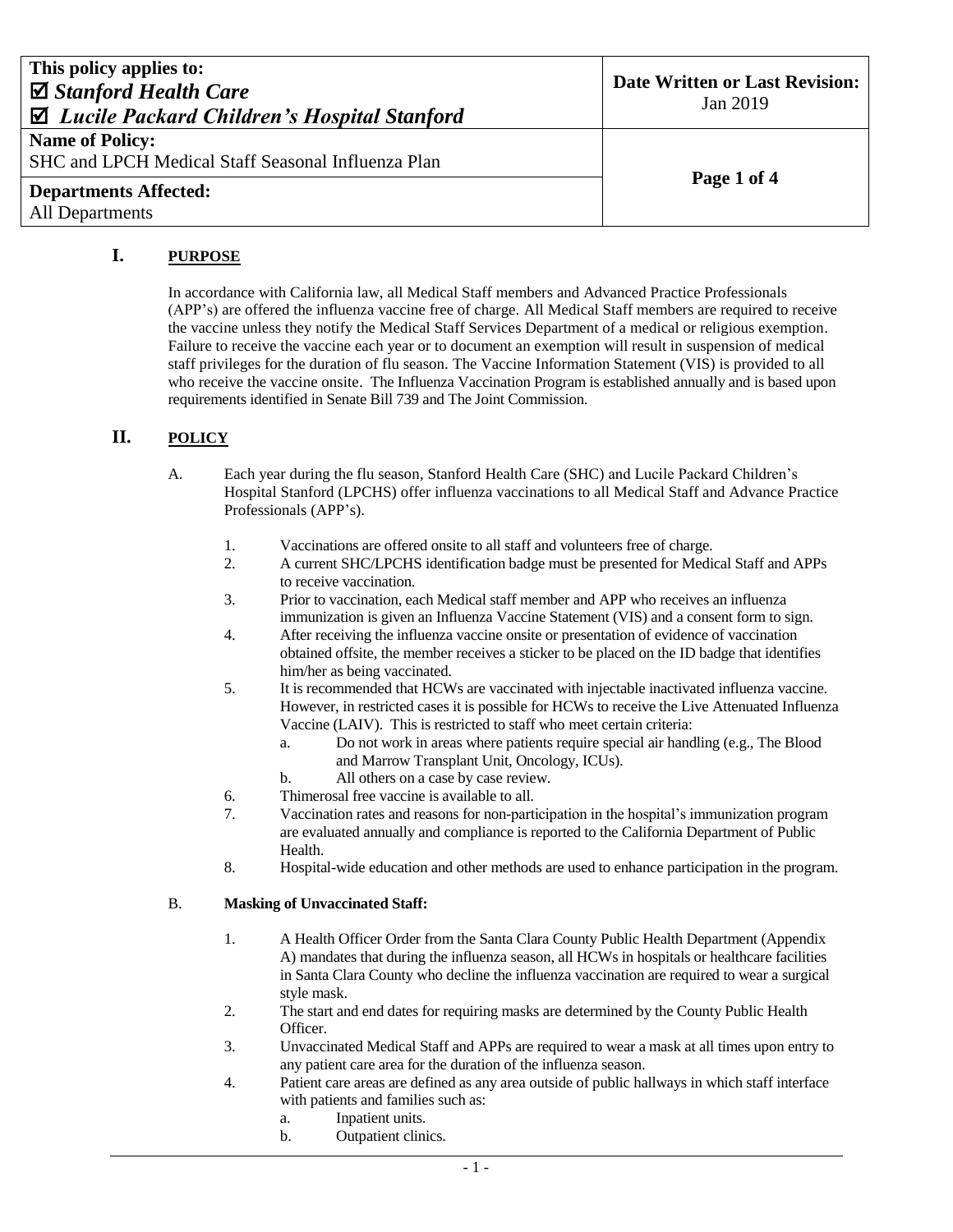| This policy applies to:<br>$\boxtimes$ Stanford Health Care<br>$\mathbf{\Sigma}$ Lucile Packard Children's Hospital Stanford | <b>Date Written or Last Revision:</b><br>Jan 2019                                                                                                                                                                                                           |                                                                                                                                                                                                                                                                                                                                                                                                                                                                                                                                                                                                                                                                          |             |  |  |
|------------------------------------------------------------------------------------------------------------------------------|-------------------------------------------------------------------------------------------------------------------------------------------------------------------------------------------------------------------------------------------------------------|--------------------------------------------------------------------------------------------------------------------------------------------------------------------------------------------------------------------------------------------------------------------------------------------------------------------------------------------------------------------------------------------------------------------------------------------------------------------------------------------------------------------------------------------------------------------------------------------------------------------------------------------------------------------------|-------------|--|--|
| <b>Name of Policy:</b><br>SHC and LPCH Medical Staff Seasonal Influenza Plan                                                 |                                                                                                                                                                                                                                                             |                                                                                                                                                                                                                                                                                                                                                                                                                                                                                                                                                                                                                                                                          | Page 2 of 4 |  |  |
| <b>Departments Affected:</b><br><b>All Departments</b>                                                                       |                                                                                                                                                                                                                                                             |                                                                                                                                                                                                                                                                                                                                                                                                                                                                                                                                                                                                                                                                          |             |  |  |
|                                                                                                                              | 5.<br>6.                                                                                                                                                                                                                                                    | Diagnostic and treatment areas (e.g., Radiology, MRI, Phlebotomy).<br>c.<br>Once the Hospital Epidemiologist has determined that influenza season has started,<br>employees and physicians are notified, and those who have not received a vaccine must start<br>wearing a surgical style mask while in patient care areas as defined above.<br>Occupational Health Services (OHS) routinely identifies staff who have not received the<br>vaccine by generating routine reports to the Service Chief, Chief of Staff Office (SHC) and                                                                                                                                   |             |  |  |
|                                                                                                                              | 7.<br>8.                                                                                                                                                                                                                                                    | Vice President of the Medical Staff (LPCH).<br>The designated physician leader is responsible for ensuring any unvaccinated staff wear a<br>mask when in a patient care area.<br>All vaccinated individuals are identified by the sticker on the SHC/LPCHS badge.<br>a.<br>b.<br>Failure to follow policy will result in suspension of medical staff privileges until the<br>individual complies with the Flu requirement or until the organization has declared<br>that Flu season has ended.<br>Masks should be discarded and replaced with a new mask whenever they become moist or<br>the individual leaves the unit (e.g. breaks, lunch, or meetings).              |             |  |  |
| C.                                                                                                                           | Vaccine compliance rates are tracked by OHS throughout the season. Rates are reported to<br>administration on a regular basis. Measures proven to improve compliance such as vaccine clinics<br>and access during all shifts are utilized.                  |                                                                                                                                                                                                                                                                                                                                                                                                                                                                                                                                                                                                                                                                          |             |  |  |
| D.                                                                                                                           |                                                                                                                                                                                                                                                             | Healthcare Personnel Education:                                                                                                                                                                                                                                                                                                                                                                                                                                                                                                                                                                                                                                          |             |  |  |
|                                                                                                                              | 1.<br>2.<br>3.                                                                                                                                                                                                                                              | Education for healthcare personnel include:<br>Epidemiology<br>a.<br>Modes of transmission<br>b.<br>Diagnosis<br>c.<br>Means of preventing the spread of influenza<br>d.<br>Benefits of vaccination and the potential health consequences of influenza illness for<br>themselves and their patients.<br>Safety profile of the influenza vaccine.                                                                                                                                                                                                                                                                                                                         |             |  |  |
| Ε.                                                                                                                           |                                                                                                                                                                                                                                                             | Infection Control Precautions for Influenza and other Respiratory Infections:                                                                                                                                                                                                                                                                                                                                                                                                                                                                                                                                                                                            |             |  |  |
|                                                                                                                              | Influenza is spread by droplets that are coughed or sneezed by an infected person. The virus is<br>easily spread when people are in close contact. The following measures are promoted as a<br>strategy to prevent the spread of influenza in the facility. |                                                                                                                                                                                                                                                                                                                                                                                                                                                                                                                                                                                                                                                                          |             |  |  |
|                                                                                                                              | 1.                                                                                                                                                                                                                                                          | Respiratory Hygiene/Cough Etiquette:<br>Staff, patients and visitors are educated on the importance of preventing the<br>a.<br>spread of respiratory viruses.<br>Signs with instructions to "cover your cough" are posted throughout the facility.<br>b.<br>Use source control, for example, covering the mouth and nose with a tissue<br>$\mathbf{c}$ .<br>when coughing, disposing soiled tissues in appropriate receptacles, and using the<br>mask on the coughing person if tolerated.<br>Hand hygiene after contact with respiratory secretions.<br>d.<br>Maintain special separation, ideally greater than 3 feet of persons with<br>e.<br>respiratory infections. |             |  |  |
|                                                                                                                              | 2.                                                                                                                                                                                                                                                          | Other means to prevent the spread of influenza include:                                                                                                                                                                                                                                                                                                                                                                                                                                                                                                                                                                                                                  |             |  |  |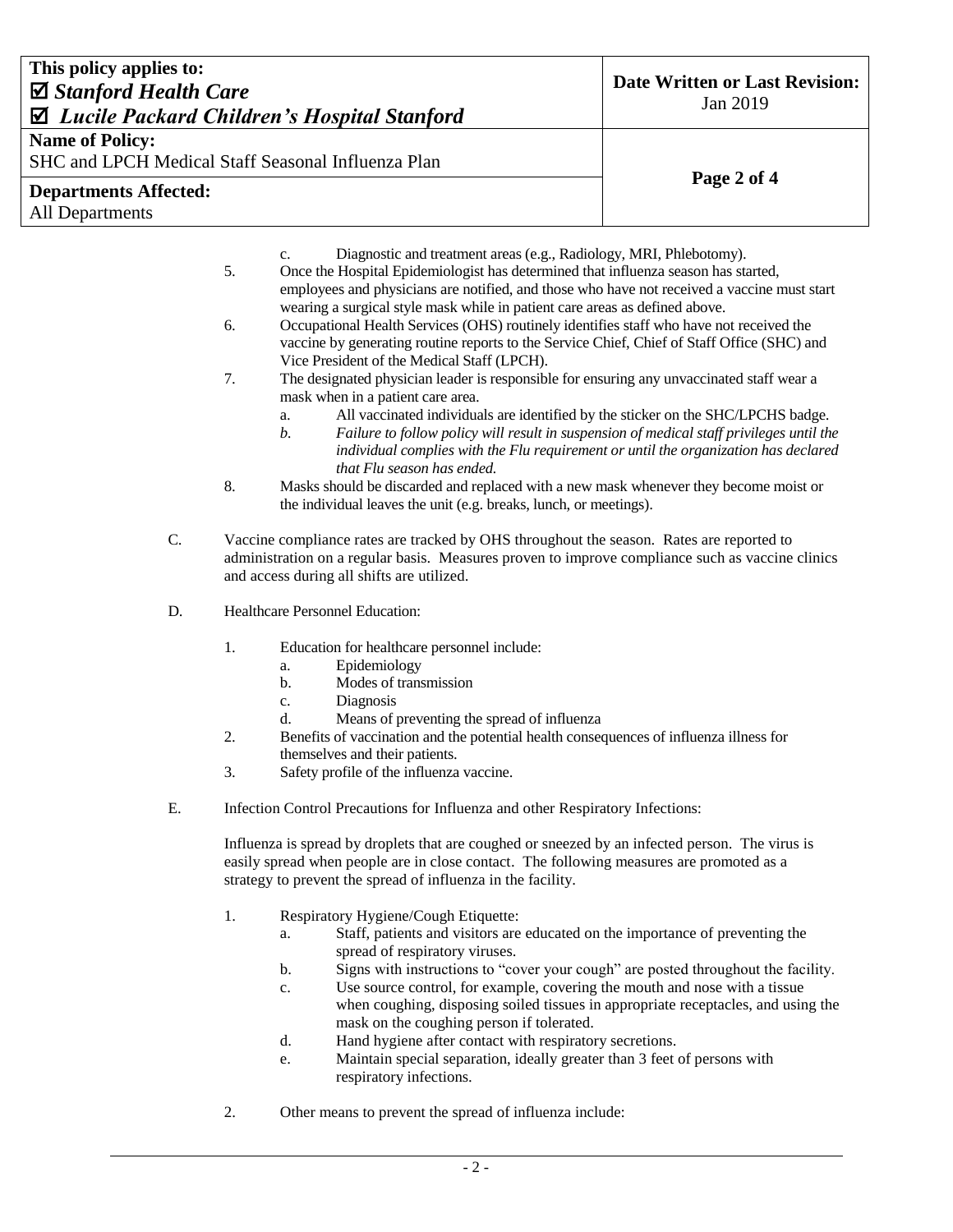| This policy applies to:                                                                           |                                                                                      |                                                                                                                               |                                                                              |                               |                                                                                                                                                                                                                       | <b>Date Written or Last Revision:</b> |  |
|---------------------------------------------------------------------------------------------------|--------------------------------------------------------------------------------------|-------------------------------------------------------------------------------------------------------------------------------|------------------------------------------------------------------------------|-------------------------------|-----------------------------------------------------------------------------------------------------------------------------------------------------------------------------------------------------------------------|---------------------------------------|--|
| $\boxtimes$ Stanford Health Care<br>$\mathbf{\Sigma}$ Lucile Packard Children's Hospital Stanford |                                                                                      |                                                                                                                               |                                                                              |                               | Jan 2019                                                                                                                                                                                                              |                                       |  |
|                                                                                                   |                                                                                      |                                                                                                                               |                                                                              |                               |                                                                                                                                                                                                                       |                                       |  |
| <b>Name of Policy:</b>                                                                            |                                                                                      |                                                                                                                               |                                                                              |                               | SHC and LPCH Medical Staff Seasonal Influenza Plan                                                                                                                                                                    |                                       |  |
|                                                                                                   |                                                                                      |                                                                                                                               |                                                                              |                               |                                                                                                                                                                                                                       | Page 3 of 4                           |  |
| <b>Departments Affected:</b><br><b>All Departments</b>                                            |                                                                                      |                                                                                                                               |                                                                              |                               |                                                                                                                                                                                                                       |                                       |  |
|                                                                                                   |                                                                                      |                                                                                                                               |                                                                              |                               |                                                                                                                                                                                                                       |                                       |  |
|                                                                                                   |                                                                                      |                                                                                                                               |                                                                              | a.                            | Avoid close contact, especially with people who are sick and keep your distance                                                                                                                                       |                                       |  |
|                                                                                                   |                                                                                      |                                                                                                                               |                                                                              |                               | from others to protect them from getting sick.                                                                                                                                                                        |                                       |  |
|                                                                                                   |                                                                                      |                                                                                                                               |                                                                              | $\mathfrak{b}$ .<br>c.        | Do not come to work with a febrile respiratory illness.<br>Cleanse your hands often with soap and water or an alcohol based hand                                                                                      |                                       |  |
|                                                                                                   |                                                                                      |                                                                                                                               |                                                                              |                               | sanitizer, before and after patient contact and after contact with items likely<br>contaminated.                                                                                                                      |                                       |  |
|                                                                                                   |                                                                                      |                                                                                                                               |                                                                              | d.                            | Avoid touching your eyes, nose or mouth. Germs are often spread when a                                                                                                                                                |                                       |  |
|                                                                                                   |                                                                                      |                                                                                                                               |                                                                              |                               | person touches something that is contaminated with germs and then touches his<br>or her eyes, nose, or mouth.                                                                                                         |                                       |  |
|                                                                                                   |                                                                                      |                                                                                                                               |                                                                              | e.                            | Daily enhanced environmental cleaning should occur for commonly touched                                                                                                                                               |                                       |  |
|                                                                                                   |                                                                                      |                                                                                                                               |                                                                              |                               | surfaces.                                                                                                                                                                                                             |                                       |  |
|                                                                                                   |                                                                                      |                                                                                                                               |                                                                              | f.                            | Patients with medical appointments who must visit should comply with<br>respiratory hygiene measures, including wearing a mask.                                                                                       |                                       |  |
|                                                                                                   |                                                                                      | F.                                                                                                                            |                                                                              | <b>Isolation Precautions:</b> |                                                                                                                                                                                                                       |                                       |  |
|                                                                                                   |                                                                                      |                                                                                                                               |                                                                              |                               |                                                                                                                                                                                                                       |                                       |  |
|                                                                                                   |                                                                                      |                                                                                                                               | 1.                                                                           | Manual).                      | Patients are placed on Droplet Precautions (see section 5.41 of the Infection Control                                                                                                                                 |                                       |  |
|                                                                                                   |                                                                                      |                                                                                                                               | 2.                                                                           | results.                      | During a high census, patients may be cohorted based upon symptoms and laboratory                                                                                                                                     |                                       |  |
|                                                                                                   |                                                                                      | G.                                                                                                                            | Outbreak Procedures for Influenza and Influenza like Infections:             |                               |                                                                                                                                                                                                                       |                                       |  |
|                                                                                                   |                                                                                      |                                                                                                                               | 1.                                                                           |                               | Suspect an outbreak when 2 or more cases of seasonal influenza occur on the same unit                                                                                                                                 |                                       |  |
|                                                                                                   |                                                                                      |                                                                                                                               | 2.                                                                           |                               | within 48-72 hours, particularly in patients or staff in close proximity to each other.<br>Data is collected and analyzed. The county health department and the DHS local district<br>office is notified accordingly. |                                       |  |
|                                                                                                   |                                                                                      |                                                                                                                               | 3.                                                                           |                               | Treatment with antiviral medications of those symptomatic and influenza vaccination of<br>those unvaccinated is implemented in consultation with the local health department.                                         |                                       |  |
|                                                                                                   |                                                                                      |                                                                                                                               |                                                                              |                               |                                                                                                                                                                                                                       |                                       |  |
|                                                                                                   | <b>References:</b>                                                                   |                                                                                                                               |                                                                              |                               |                                                                                                                                                                                                                       |                                       |  |
| 2.                                                                                                | 1.                                                                                   |                                                                                                                               |                                                                              |                               | Immunization of HCW: Recommendations of ACIP. MMWR. 2011;60(RR07):1-45.<br>HCW resources from Immunization Action Coalition                                                                                           |                                       |  |
| 3.                                                                                                |                                                                                      | Recommendations for the Prevention, Detection and Control of Influenza in California Long-term Care Facilities, 2006-2007, CA |                                                                              |                               |                                                                                                                                                                                                                       |                                       |  |
| 4.                                                                                                |                                                                                      | DHS.                                                                                                                          | Influenza Vaccination of Health Care Personnel, MMWR, 2/26/2006.             |                               |                                                                                                                                                                                                                       |                                       |  |
|                                                                                                   | 5.<br>6.                                                                             |                                                                                                                               | California Senate Bill 739, 9/08<br>Santa Clara PHD Memorandum January, 2012 |                               |                                                                                                                                                                                                                       |                                       |  |
|                                                                                                   | Appendix A:<br>Health Officer Order from Santa Clara County Public Health Department |                                                                                                                               |                                                                              |                               |                                                                                                                                                                                                                       |                                       |  |
|                                                                                                   | Approved by:                                                                         |                                                                                                                               |                                                                              |                               | Infection Control Committee, 6/12                                                                                                                                                                                     |                                       |  |
|                                                                                                   |                                                                                      |                                                                                                                               |                                                                              |                               | Lucile Packard Children's Hospital, Policy Committee, Oct 12, 2/16, 12/18<br>Lucile Packard Children's Hospital Medical Executive Committee, Oct 12, 2/16, 12/18                                                      |                                       |  |
|                                                                                                   |                                                                                      |                                                                                                                               |                                                                              |                               | Lucile Packard Children's Hospital Board Credentials, Policies and Procedures Committee Oct 12, 2/16, 12/18                                                                                                           |                                       |  |
|                                                                                                   |                                                                                      |                                                                                                                               |                                                                              |                               | Stanford Hospital & Clinics Medical Executive Committee, Oct 12, 2/16. 1/19<br>Stanford Hospital & Clinics Board Credentials, Policies and Procedures Committee, Oct 12, 2/16. 1/19                                   |                                       |  |
|                                                                                                   | Original Date:<br><b>Reviewed Date:</b>                                              |                                                                                                                               |                                                                              |                               |                                                                                                                                                                                                                       |                                       |  |

Revised Date: 9/12, 11/15, 2/16. 12/19